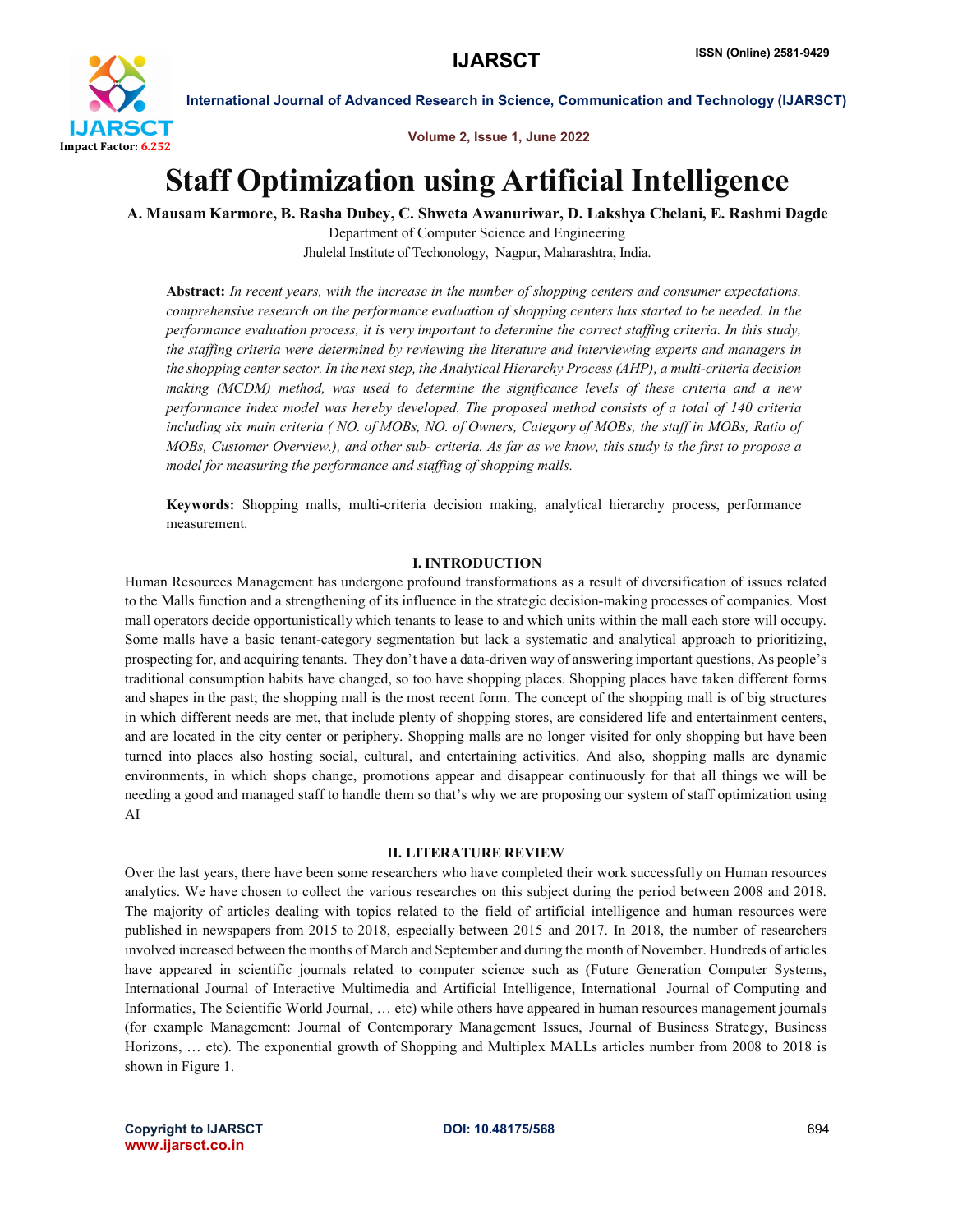

#### Volume 2, Issue 1, June 2022



Figure 1: The exponential growth of Shopping and Multiplex MALLs articles number from 2008to 2018

#### III. METHODOLOGY

- Research Methodology: To develop this Staff Optimization Assistant we have Six Modules, which are as follows: Shop Details., Owner Details, Category of Shops., Staff in Shops, Ratio of Shops, Customer Overview.
- Shop Details: Every shopping Mall has different types of shops which have different sizes, Floors, number of shops on floors, structures, etc. Managing and maintaining all data will be quite difficult. This module will hold all the information regarding the Number of MOBs. Thiswill be the first module of Staff Optimization.
- Owner Details: This will be the second module, which contains information about every shop owner, whether they are the first owner or the second owner(Partners),if a single person holds two or more two MOBs we can categorize theowner.
- Category of Shops: This module will hold information or Data about Multiplex, variety of Shops can be play Stations, Ice cream Parlors, Grooming Shops, Clothing and etc. all categories can be undertaken by AIMY. This will be the Third Module.
- The staff's in Shops: The most important part of our system will be this module which plays a vital role. Her we can categorize all the Staff of the whole mall which belongs to different floors and different departments. Staff will be also categorized as their work skills and qualification for the mall's general and future conditions. Here's e Data about staff like personal details, their CV, salary and attendance in working and non-working days. Staff reviews about their working history, customer handling, and problem-solving capability all will be handled bytheir five-star rating modules.
- The ratio of Shops: this module will contain MOBs area Owen by owner. Which will be containing information such As the area required by them, the Cost of the MOB, sessions when they holding a particular area, and Documentation about MOBs. Agreement or bond signed by the MOB handler.
- Customer Overview: This will be the last module of AIMY, which holds the Data or information about the customer such as their reviews, positive Approach, no of time customer visited and etc.

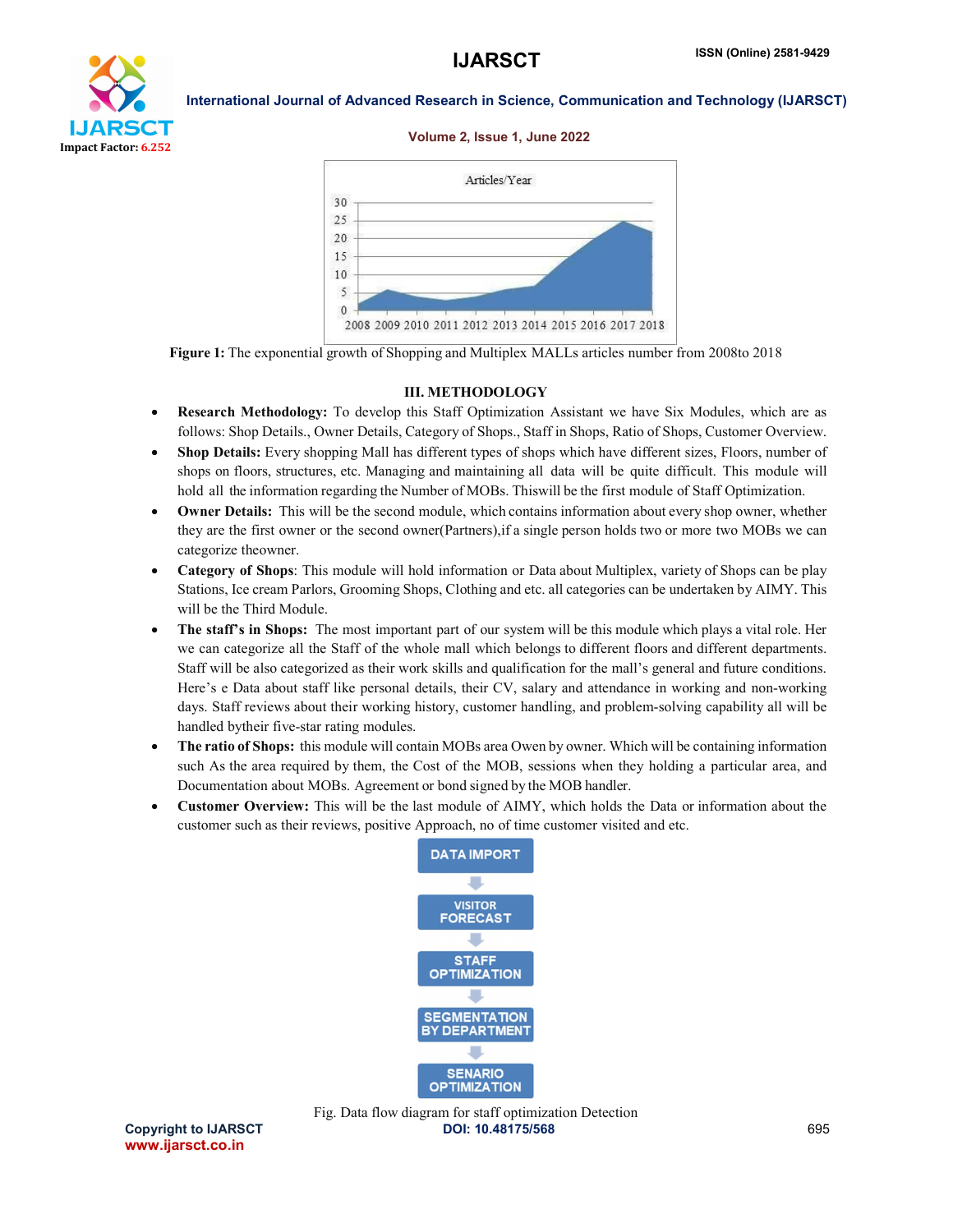

#### Volume 2, Issue 1, June 2022

# IV. CONCLUSION

AIMY- Staff optimization assistant can be most useful for managing and optimizing Staffing and Mall Data. AIMY will be the point of AI development towards Malls Staffing. AIMY Artificial Intelligence will help towards leading the business also because of its Data Analytics results.

#### V. FUTURE SCOPE

This will be a step towards turning the traditional way of handling business into AI. With the help of Artificial Intelligence business aspects and future planning can be done with last year's Business Ratio. AIMY will not only help in staff optimization but also helpful for managing complete mall different types of MOBs and their business, Owner, Staffing, and Ratio details.

#### **REFERENCES**

- [1]. Bernard Marr. "The 8 HR Analytics Every Manager Should Know About". Forbes. Mar 1, 2016.
- [2]. Bernard Marr. "The 18 Best Analytics Tools Every Business Manager Should Know". Forbes. Feb 4, 2016.
- [3]. R.S. Michalski, J.G. Carbonell, T.M. Mitchell. "Machine Learning: An Artificial Intelligence Approach". 2013.
- [4]. Norhaslinda Kamaruddin, Abdul Wahab Abdul Rahman, Ramizah Amirah Mohd Lawi. "Jobseekerindustry matching system using automated keyword selection and visualization approach". Indonesian Journal of Electrical Engineering and Computer Science (IJEECS). 2018.
- [5]. John Bratton, "Jeff Gold. Human Resource Management", 6th Edition: Theory and Practice, 1 Mar. 2017.
- [6]. Maxime Comptier. "Les Ressources Humaines plus humaines grâce à l'Intelligence Artificielle". Octopeek. 2018.
- [7]. Bernard Gauvignon. "Logiciel De Gestion Des Talents Et Intelligence Artificielle". Focus RH. Logiciels RH.
- [8]. Shoko Haneda &Keiko Ito. "Organizational and human resource management and innovation: Which management practices are linked to product and/or processinnovation? ", February 2018.
- [9]. Ashok K. Gupta & Arvind Singhal. "Managing Staff Optimization for Innovation and Creativity", 27 Jan 2016.
- [10]. Romain Giry. "Intelligence Artificielle : Quelles Applications Pour Les Rh ? ", Focus Rh. Erp/Sirh. May 2017.
- [11]. Sabine Germain, "Gestion Des Risques : Les Ressources Humaines Trop Peu Prises En Compte Par Les Risks Managers. Entreprise & Carrières". Novembre 2014.
- [12]. Nicolas DUFOUR et abdel BENCHEIKH. "Comprendre les risques ressources humaines", véritable enjeu et création de valeur pour l'entreprise. 2017.
- [13]. Porter, Lyman W., Steers, Richard M. "Organizational, work, and personal factors in employee turnover and absenteeism". Psychological Bulletin. 2016.
- [14]. Rahul Yedida, Rahul Reddy, Rakshit Vahi, Rahul Jana, Abhilash GV, Deepti Kulkarni. "Employee Attrition Prediction". 02 November 2018.
- [15]. Jessica Frierson, Dong SiEmai. "Who's Next: Evaluating Attrition with Machine Learning Algorithms and Survival Analysis?", International Conference on Big Data. 21 June 2018.
- [16]. Devesh Kumar Srivastava, Priyanka Nair. "Employee Attrition Analysis Using Predictive Techniques". ICTIS 2017: Information and Communication Technology for Intelligent Systems. 11
- [17]. K. M. Suceendran, R. Saravanan, Divya Ananthram, Dr.S.Poonkuzhali, R.Kishore Kumar, Dr.K.Sarukesi. "Applying Classifier Algorithms to Organizational Memory toBuild An Attrition Predictor Model". Advances In Information Science And Computer Engineering. 2015.
- [18]. Alao D. & Adeyemo A. B. "Analyzing Employee Attrition Using Decision Tree Algorithms". Computing, Information Systems & Development Informatics Vol. 4 No. 1 March, 2013.
- [19]. Emmanuel Nwahanye. "Le rôle médiateur de la satisfaction au travail dans le lien entre l'intensité de la gestion des ressources humaines et le roulement du personnel", Septembre 2016. [20] Ismatilla T. Mardanov, Kenneth Heischmidt, Amy Henson. "Leader-Member Exchange and Job Satisfaction Bond and Predicted Employee Turnover". Journal of Leadership & Organizational Studies. 2008.